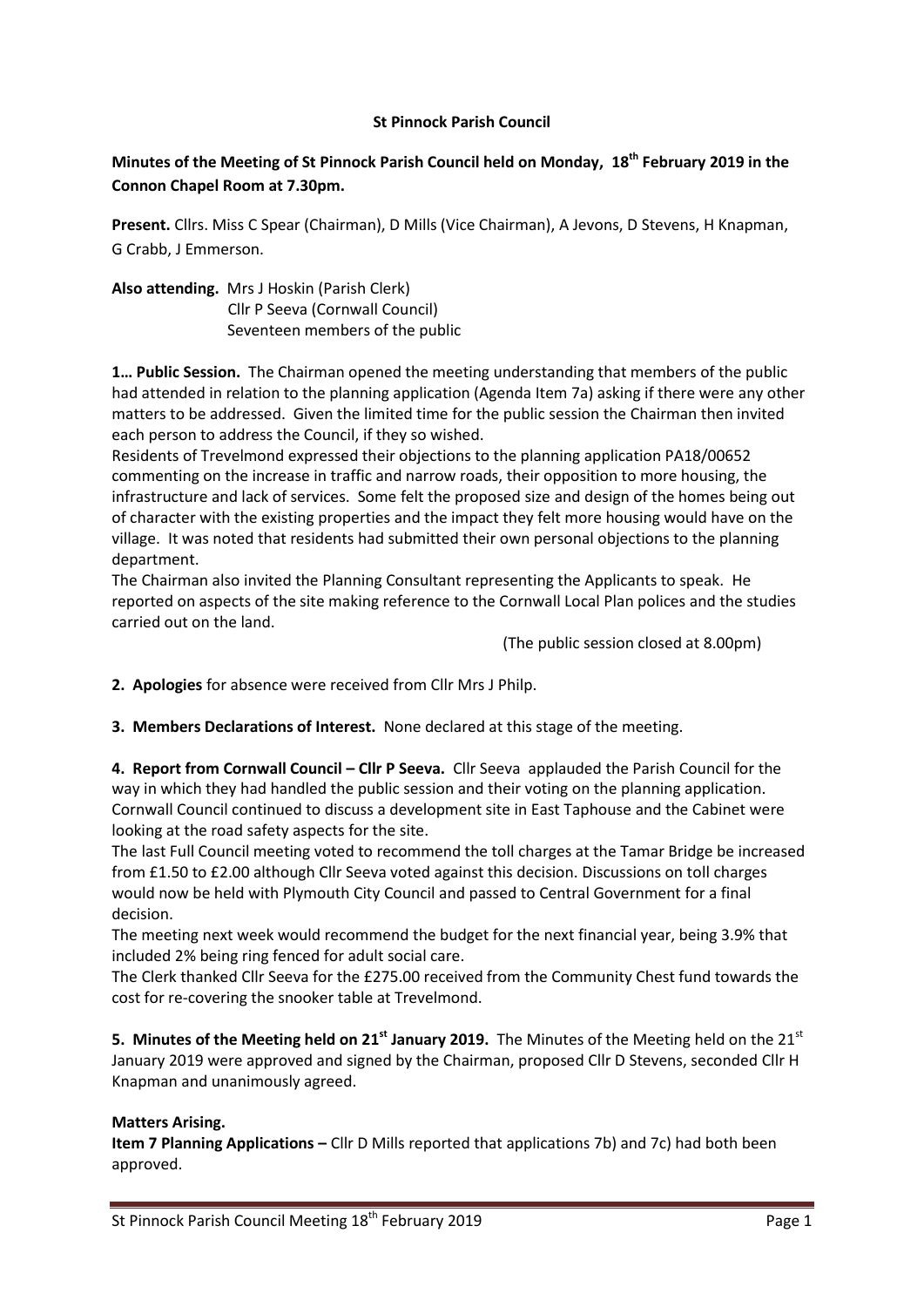**Item 8 Playing Field –** The Chairman thanked Cllr G Crabb for reinstating the playing field sign. **Item 10 Highway Matters –** Cllr D Stevens reported on a site meeting with Cormac that established some pot holes were not large enough to be refilled. They discussed the grass in the centre of the road, along with the Trevelmond junction off the A390 that required trimming and the drains to be cleaned. Cllr Stevens notified the meeting that the re-surfacing work would be carried out in the Trevelmond area in the next financial year.

Cllr D Mills confirmed that some of the drainage issues at Herodsfoot were caused by the adjacent fields being higher than the road level preventing the surface water from running onto the land.

# **6. Accounts / Financial Matters.**

**a) To approve the payment of accounts as presented.** The Council approved the payment of the accounts, proposed Cllr D Stevens, seconded Cllr D Mills and unanimously agreed.

| Ch 866/867 | J Hoskin / HMRC – clerks payment         | £ 141.38 |
|------------|------------------------------------------|----------|
| Ch 868     | Western Web – annual renewal for website | £ 109.20 |

## **7. Planning Applications (brought forward and discussed after item 1 of this meeting)**

**a) PA18/00652 Mr W And O Hoskin, land South of Delmere Farm, Trevelmond – Erection of five detached dwellings, the formation of a new vehicular access and the provision of an internal road.** Cllr P Seeva stated to the members of the public that the Parish Council were only a consultee along with other organisations that were notified of planning by Cornwall Council.

Cllr D Mills felt the proposal was on an "infill" site and a modest development for the village. Cllr D Mills proposed the application be supported subject to a condition for road improvements; this was seconded by Cllr G Crabb and supported by three (DM. GC.HK). Four Councillors voted against the proposal (CS.DS.AJ.JE) and the motion "Do not support" was carried by the majority. There were no counter proposals for this matter.

**8. Playing Field, East Taphouse.** As reported under Item 5 of this meeting, the playing field sign had now been reinstated.

The Council agreed to accept the quotation from Schoolscapes for bonded play bark for the surfacing under the play equipment, on the condition that the CIL (Section 106) money from the Treffy Grove development could be claimed towards the costs. The colour of the material to be green. Proposed Cllr D Mills, seconded Cllr A Jevons and unanimously agreed.

# **9. Correspondence.**

- $\circ$  Cornwall Council Let us know if you may want a community governance review in your parish.
- $\circ$  Information on the Cornwall Council project reviewing ticketing across the public transport network in Cornwall with an aim to make a standardised system that is simple to use for all commuters.

# **10. Highway matters to be reported to Cormac.**

- o Downpool pothole (reported last month and still outstanding)
- o The ongoing drainage problems at the B3359/A390 junction.
- $\circ$  The Clerk had contacted Cormac and requested a "unsuitable for heavey goods vehicles" sign to be placed on the A390 Trevelmond junction.

### **11. Parish Matters to discuss / report:-**

o **Liskeard Community Network Meeting – report, if available.** No meetings held.